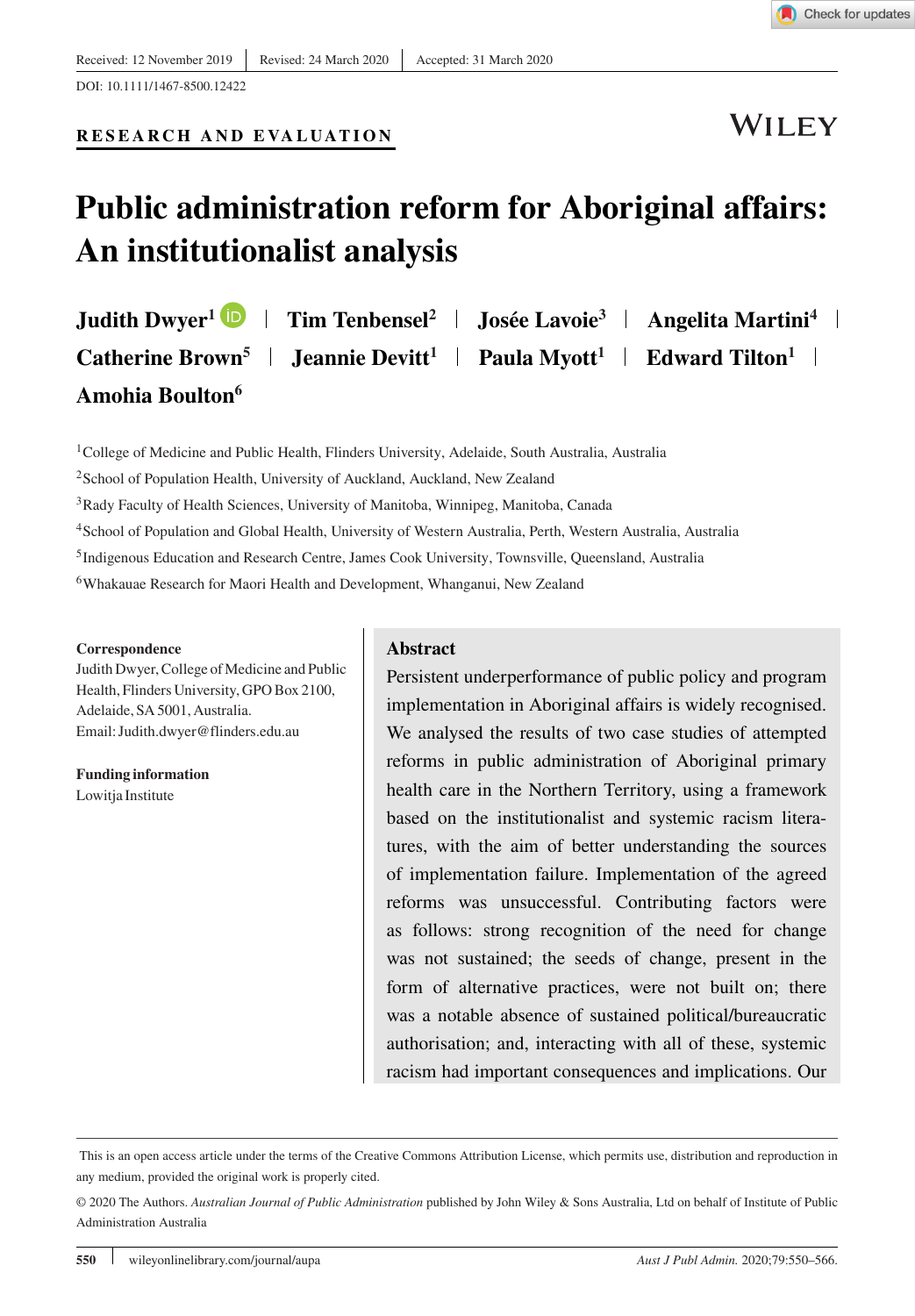## DWYER ET AL. **SIMPLE ET AL. 5511 SIMPLE ET AL. 5511 SIMPLE ET AL. 5511 SIMPLE ET AL. 5511 SIMPLE ET AL.**

framework was useful for making sense of the results. It is clear that reforms in Aboriginal affairs will require government authorities to engage with organisations and communities. We conclude that there are four requirements for improved implementation success: clear recognition of the need for change in 'business as usual'; sustainable commitment and authorisation; the building of alternative structures and methods to enable effective power sharing (consistent with the requirements of parliamentary democracy); and addressing the impact of systemic racism on decision-making, relationships, and risk management.

#### **KEYWORDS**

Aboriginal health, implementation failure, institutionalism, primary health care, public administration, systemic racism

## **1 INTRODUCTION**

Implementation of public policies and programs in Australian Aboriginal affairs is famously challenging, and instances of failure abound (see, e.g. the historical analysis of Aboriginal policy conducted by the Northern Territory Royal Commission into the Protection and Detention of Children; Commonwealth of Australia, 2017). Despite repeated calls for a different way of working together (Banks, 2009, pp. 14–15; Commonwealth of Australia, 2017, pp. 250–256; Department of Finance and Deregulation, 2010, p. 13), it seems that most reform attempts fall foul of the 'business as usual' problem.

There seems to be a repeating pattern of persistence with business as usual, with governments setting program goals and priorities in capital cities, followed by failures of engagement and/or relevance at local and regional levels, leading to poor program outcomes. In this corrosive process, community representatives and organisations see lack of commitment and respect, whereas bureaucrats and politicians see a different and more frustrating kind of implementation challenge than they encounter working with and through the mainstream community. There is a sense of circularity in cause and effect, which can be simply expressed in these terms: the lack of [political] [bureaucratic] [professional] commitment makes it hard to get anything done properly; and because it is hard to get anything done, there is a lack of commitment.

In this paper, we report an attempt in the primary health care (PHC) field to get beneath this conundrum. Specifically, we sought to understand why and how there is both a lack of commitment and a failure to accept that working with Aboriginal community representatives and organisations cannot be the same as contracting with mainstream NGOs for the delivery of services. This is an important goal precisely because failure is so frequent in spite of genuine attempts and agreements to do things differently.

We suggest that an institutionalist analysis, which emphasises established formal and informal patterns of interaction, provides a useful way to understand the mismatches in institutional settings and habits (as between government officers and authorities on the one hand, and Aboriginal communities and organisations on the other), and thus to identify some of the main requirements for success in the reform process itself.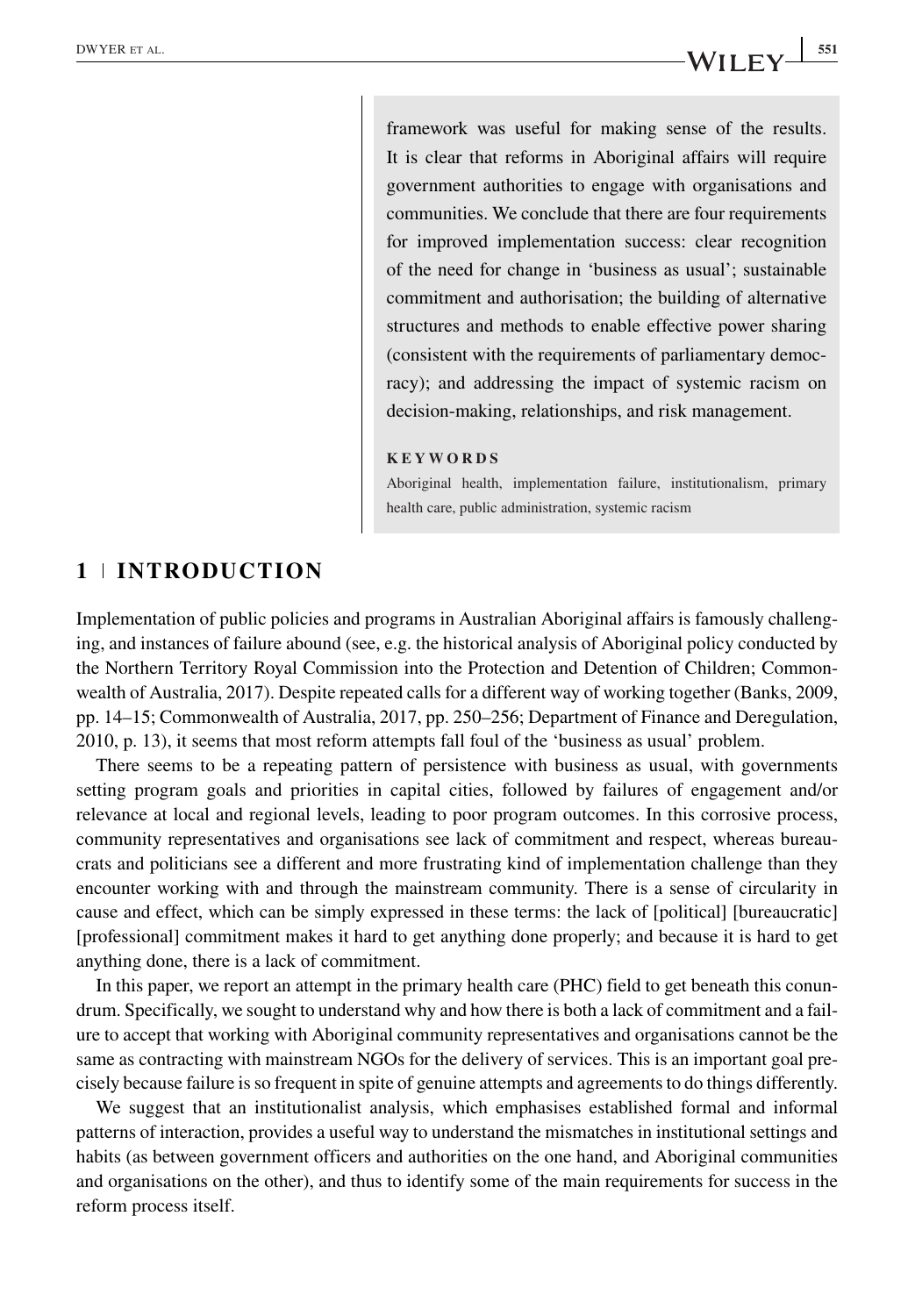# **2 CONTEXT**

PHC policy and practice is one of the most successful areas of Aboriginal affairs. Long-standing policy commitments by Australian governments (Commonwealth of Australia, 2013; National Aboriginal and Torres Strait Islander Health Council, 2003) have been enacted in continuing investment in Aboriginal Community Controlled Health Organisations (ACCHOs), inter alia. But attempts to consolidate that commitment and develop a comprehensive nation-wide system of PHC for Aboriginal people centred on the ACCHO sector have repeatedly stalled. Centrally driven vertical programs and the use of competitive tendering have been preferred by the Commonwealth government (Dwyer, Lavoie, O'Donnell, Marlina, & Sullivan, 2011; Moran, Porter, & Curth-Ribb, 2014). Jurisdictional governments, which carry primary responsibility for the public health care system, seem unable to implement the needed structural reform in service systems (in this case, the transfer of appropriate PHC delivery from government health authorities to the ACCHO sector).

The sector provides effective PHC (Mackay, Boxall, & Partel, 2014; Thompson et al., 2013) to a significant proportion of the Aboriginal population in Australia (Australian Institute of Health and Welfare, 2016, p. 7; National Health and Hospitals Reform Commission, 2009, p. 87), and functions as an important part of the health system, working with mainstream healthcare providers. In some communities, they remain the only PHC provider available. In others, they are alternatives to mainstream services and preferred for their ability to provide culturally safe care and to advocate on behalf of patients within mainstream services (Gomersall et al., 2017). Relationships between the sector and governments are of long standing and relatively robust. There are many strengths to build on.

These achievements have been made in the context of widespread systemic racism towards Aboriginal people (Durey, Thompson, & Wood, 2012), and the unfinished business of coming to terms with dispossession and colonisation (Sullivan, 2011). In the absence of constitutional reform, public administration becomes the conduit and interface through which Aboriginal self-determination and decision-making in the policy process must occur (Davis, 2018). For policies and programs to be implemented with Aboriginal communities, decision-making and governance need to be understood with reference to dispossession, the ongoing process of colonisation (Davis, 2007; Sullivan, 2011), and the need for some form of constitutional reform and inclusion (Referendum Council, 2017). These underlying factors contribute to the apparent inability of public administrators to engage effectively with Aboriginal communities despite consistent acknowledgement of the need to do so.

The fundamental challenges that governments and communities face in finding effective ways to develop and implement mutually acceptable policies and programs in most fields also hold in PHC. For some years, governments and the sector have seemed to be stuck in an ambivalent stasis. The parties have different institutional settings and norms but need to work together in their respective roles as funder and provider of essential PHC. There is enduring high policy support for the sector, and fairly stable funding arrangements, developed through decades of both strong advocacy and collaboration. But PHC coverage is patchy, with some communities seriously under-served and without reasonable access to care when they need it (Australian Institute of Health and Welfare, 2015). Governments are neither enabling growth nor finding effective alternative ways to deliver essential PHC for communities, although there have been some attempts to bypass the sector, by moving funds to other non-government or private sector providers, in recent years (Henderson, 2015). Government reluctance to enable the growth of the sector in order to achieve better coverage has a direct impact on health outcomes for Aboriginal and Torres Strait Islander people who lack the ready access to essential PHC generally available in Australia.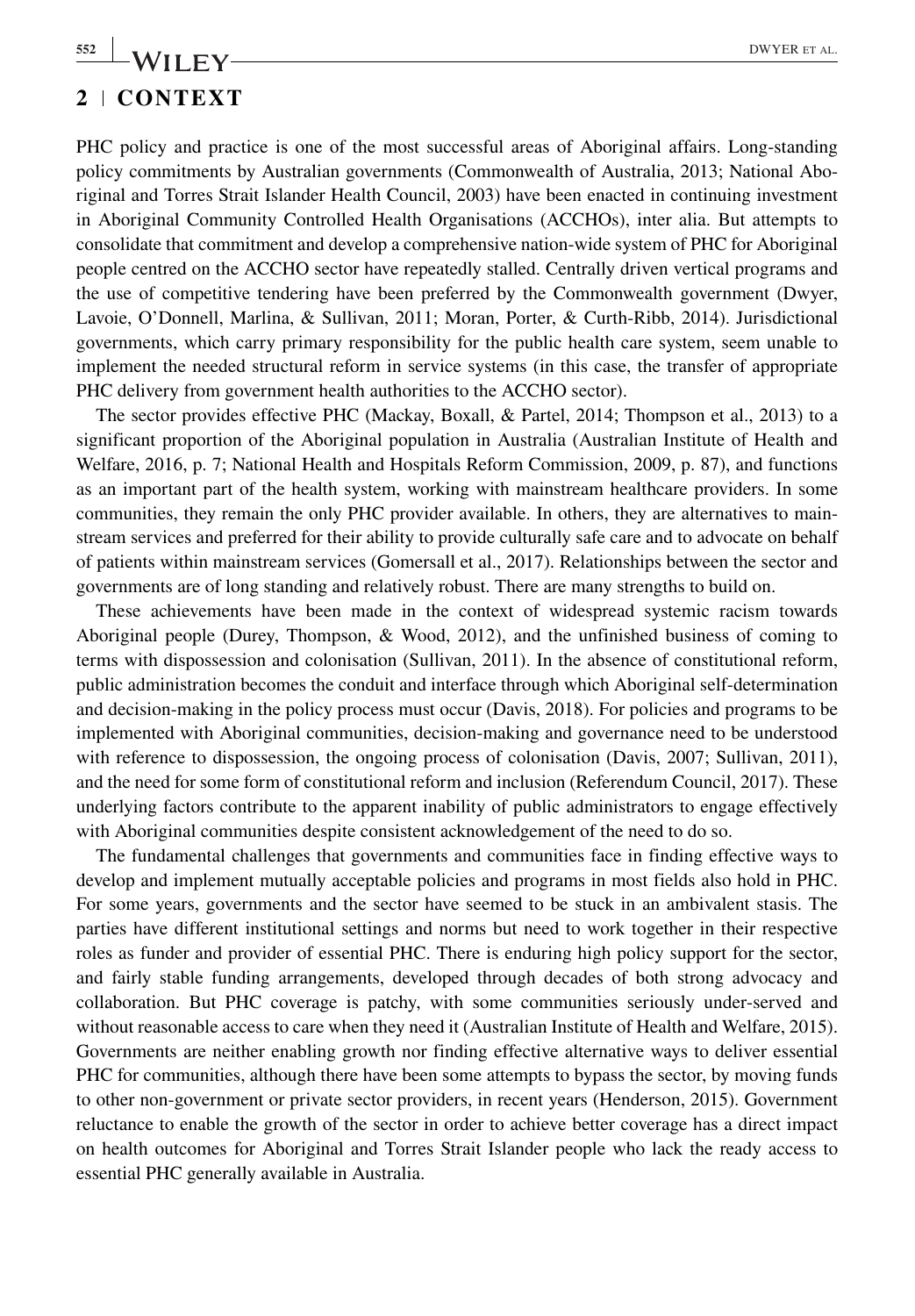| <b>Attribute/responsibility</b>                       | <b>Current state</b>                                                                                                                                                                        | <b>Intended future state</b>                                                                                                                                        |
|-------------------------------------------------------|---------------------------------------------------------------------------------------------------------------------------------------------------------------------------------------------|---------------------------------------------------------------------------------------------------------------------------------------------------------------------|
| Corporate<br>Governance of PHC<br>services and system | Mix of ACCHO and NT Health<br>clinics; some regional<br>coordination by mutual<br>agreement; governance of<br>PHC for NT Aboriginal<br>communities primarily<br>responsibility of NT Health | ACCHO sector main provider<br>of PHC to Aboriginal<br>communities with regional<br>and jurisdictional planning<br>and priority-setting a shared<br>responsibility   |
| Relationship                                          | Defined as funder:contractor;<br>relationship strengthened by<br>Forum, the tri-partite<br>jurisdictional consultative<br>body                                                              | Defined as partnership with<br>shared governance of<br>regional PHC networks, and<br>continuing coordinating role<br>for Forum (henceforth<br>'network governance') |
| Accountability                                        | <b>ACCHOs</b> contractually<br>accountable to health<br>authorities;<br>NT Health clinics<br>accountable to NT Health                                                                       | Contractual accountability<br>retained but simplified; shift<br>to reciprocal accountability<br>for regional planning and<br>priority-setting                       |
| Risk                                                  | Health authority risk<br>management framework<br>dominates, focused on risk to<br>government                                                                                                | Risk responsibility shared;<br>risks to community health<br>and ACCHOs more in scope                                                                                |
| Funding                                               | <b>ACCHOs</b> funded through<br>multiple contracts and<br>programs defined centrally<br>by both governments                                                                                 | Funds pooled and number of<br>contracts reduced; shared<br>decision-making at regional<br>level for funding local<br>priorities                                     |

**TABLE 1** Major elements of the *Pathways* reform plan: Increased community control of PHC

Abbreviations: ACCHO, Aboriginal Community Controlled Health Organisation; PHC, primary health care.

This paper analyses an attempt to change the relationship between Australian government health authorities in the Northern Territory and the ACCHO sector. The intent was to move away from treating the ACCHO sector as just another service provider to be funded in order to deliver services as determined by governments. The agreements articulated in *Pathways to Community Control* (Northern Territory Aboriginal Health Forum, 2009) (henceforth: *Pathways*) committed both levels of government and the sector (representing the health interests of Aboriginal communities) to implementing some fundamental shifts in authority, roles, relationships, funding, and accountability that would enable more community control over PHC governance and service delivery.

The planned changes, summarised in Table 1, had the potential to demonstrate a different way of doing business for both governments and the sector. They envisaged a transfer of responsibility for PHC delivery in Aboriginal communities from the NT health authority to regional community-owned organisations. There was to be a continuing strong role for the tri-partite NT Aboriginal Health Forum (henceforth 'Forum'), through which both national and NT government health authorities and the peak body for the sector, the Aboriginal Medical Services Association NT (AMSANT), negotiated continuing development and policy for Aboriginal PHC and for the sector.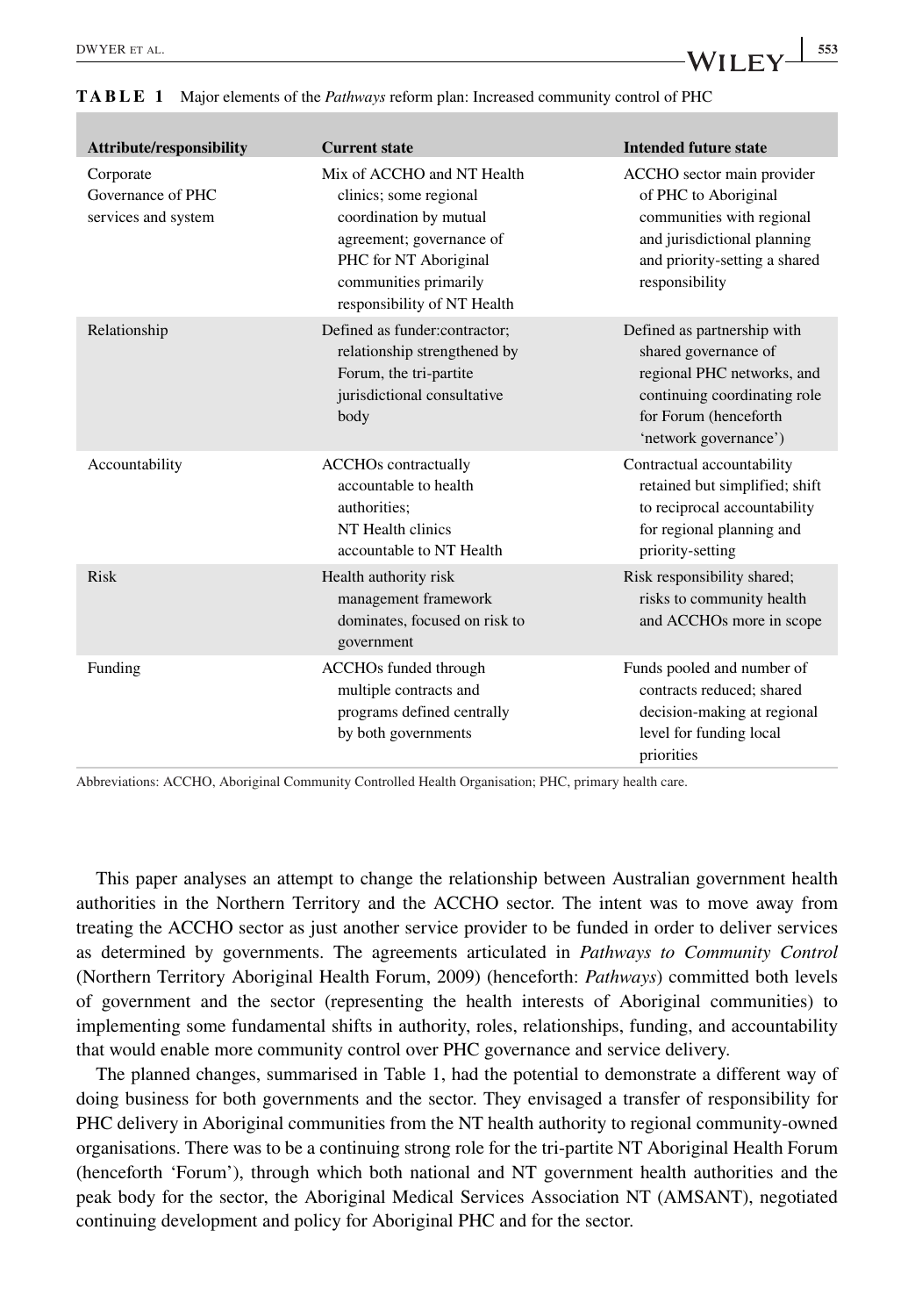| <b>Element</b>                                                                  | <b>Forum roles</b>                           | <b>ACCHO</b> sector roles                                              | <b>Government roles</b>                                                                                      |
|---------------------------------------------------------------------------------|----------------------------------------------|------------------------------------------------------------------------|--------------------------------------------------------------------------------------------------------------|
| Negotiation of <i>Pathways</i>                                                  | Negotiation                                  | Sign-off                                                               | Sign-off                                                                                                     |
| Development of detailed<br>implementation plans                                 | Auspice, supported<br>by clinical<br>network | Planning unit hosted by<br><b>AMSANT</b><br>Sign-off                   | Staff seconded to<br>planning unit<br>Sign-off                                                               |
| Planning for regional<br>governance and<br>services                             | Auspice                                      | Work with regional<br>community<br>committees on<br>detailed proposals | Approval of regional<br>proposals                                                                            |
| Demonstration of<br><b>ACCHO</b> capability<br>for governance and<br>management | Negotiation of<br>capability<br>framework    | Self-assessment and<br>documentation of<br>capability indicators       | Sign-off                                                                                                     |
| Development of<br>arrangements for<br>pooled funding and<br>shared governance   | Negotiation                                  | Sign-off                                                               | Technical and policy<br>development to<br>enable funds pooling<br>and system-level<br>governance<br>Sign-off |

**TABLE 2** Major elements of the *Pathways* reform: intended process of implementation

Abbreviations: ACCHO, Aboriginal Community Controlled Health Organisation; AMSANT, Aboriginal Medical Services Association NT.

These planned changes represented a shift to community control of PHC delivery, and network governance (Osborne, 2010) of the PHC system. That is although the governance of ACCHOs remains under community control, the broader PHC system needs to be planned, coordinated, and held accountable as a network among government and non-government bodies, including ACCHOs. *Pathways* expressed the directions and scope of reforms at a high level, and work commenced immediately after its release to develop more detailed plans for implementation. Table 2 summarises the main elements of the reform processes, with the location of primary responsibility for the work program for each element highlighted by shading.

Significant investments were made in developing detailed plans and proposals, and in shared governance of the reform process, but implementation was mostly unsuccessful, with one clinic being transferred during the period of the study, and no regional proposals being accepted by government health authorities.

Having observed and analysed the reform program at both jurisdictional and regional level, we then sought to make sense of what happened using an institutionalist lens.

#### **3 THEORETICAL FRAMEWORK**

Our starting point is that the institutional shift envisaged in *Pathways* entails a transformation from New Public Management (NPM) hierarchical governance, exemplified in the centrally driven approach to classical contracting for service delivery and accountability, to a form of network governance of Indigenous health services in the Northern Territory. We regard this as fundamentally a task of institutional change, and draw on institutionalist and public management literature to identify the specific conditions that are required for such change to occur.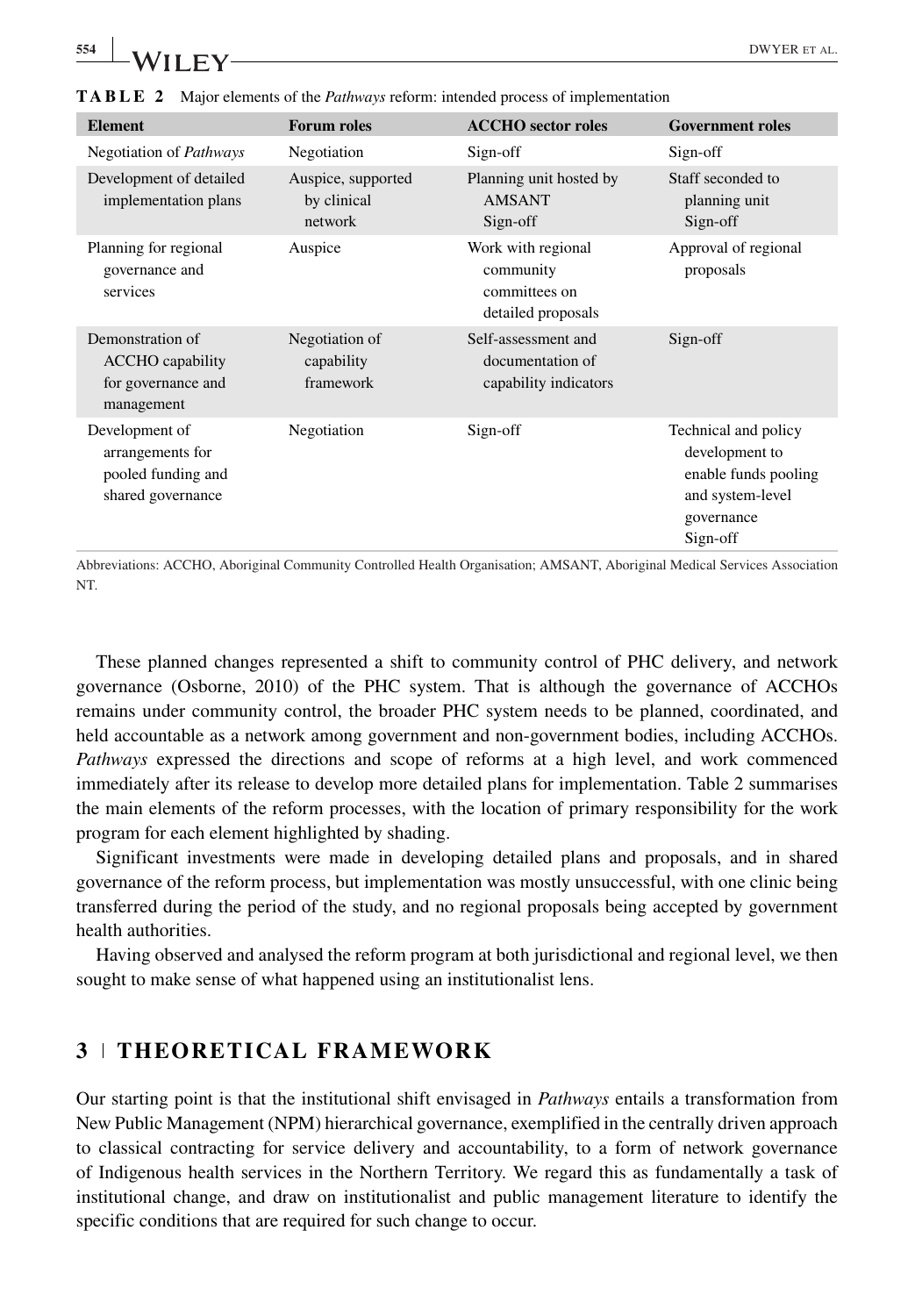## **3.1 Institutionalist theories**

Under the broad banner of 'new public governance', many scholars have argued for a change from practices shaped by NPM to more collaborative, networked institutions of governance, particularly in domains of publicly funded social services (Osborne, 2010, Van Dooren & Hoffman, 2018). This argument has been echoed and amplified in work on governance of Indigenous services, by the present authors and others (Moran & Porter, 2014). Pathologies of NPM-inspired, 'classical' contracting include fragmentation of service delivery, high transaction costs for contracting and accountability processes, and the hard-wiring of low-trust relationships between funders and providers, and between competing providers (Dwyer, Boulton, Lavoie, Tenbensel, & Cumming, 2014; Lavoie, Boulton, & Dwyer, 2010; Smith & Smyth, 2010; Tenbensel, Dwyer, & Lavoie, 2014).

However, such institutional change is profoundly challenging for a number of reasons. Firstly, in Parliamentary democracies such as Australia, although network governance may have advantages for the practical management and effectiveness of complex service systems, such arrangements can never completely replace traditional Westminster frameworks of accountability. So the question of compatibility between hierarchical and network governance becomes central. As Klijn and Skelcher (2007) have argued, network governance may not fit neatly with pre-existing hierarchical forms. If the boundaries are not clear, or the incompatibilities serious, there are likely to be significant tensions between network and hierarchical governance.

Secondly, a significant amount of 'institutional work' is required to design and test changes such as this. As Richard Shaw (2013) argues, the implications for institutional design have been underestimated in NPG/public value literature, and new forms need to be imagined and built. Shaw suggests the following prescription, which fits with many elements of the proposed NT arrangements:

…*combining policy and delivery responsibilities in nondepartmental organizations which are closer to the communities they serve. Such public entities would be operationally autonomous from the political centre (but held accountable through, say, a fully or partially politically appointed board), and thus more flexible, nimble and responsive to local aspirations than central departments are considered to be (Shaw, 2013, p. 488).*

Shaw and others (Cloutier, Denis, Langley, & Lamothe, 2016; Lawrence & Suddaby, 2006) also argue that the required institutional work involves tackling many issues of authorisation and accountability.

Next, we turn specifically to institutionalist literature to explore where the energy required for such change emanates from. As a broad approach, institutionalism focuses on the formal and informal rules of interaction that develop as ingrained habits as much as, or more than, the product of 'conscious' design. March and Olsen define institutions as

*the enduring collection(s) of rules and organized practices, embedded in structures of meaning and resources that are relatively invariant in the face of individual turnover and changing external circumstances (March & Olsen, 1989).*

Their definition emphasises the 'stickiness' of institutions (Pierson, 2000). However, since around 2000, there has been a marked turn within institutionalist literature to understanding processes of institutional change (Hacker, 2004; Mahoney & Thelen, 2010). Although it used to be commonplace to argue that institutional change occurs predominantly due to exogenous shocks, there is now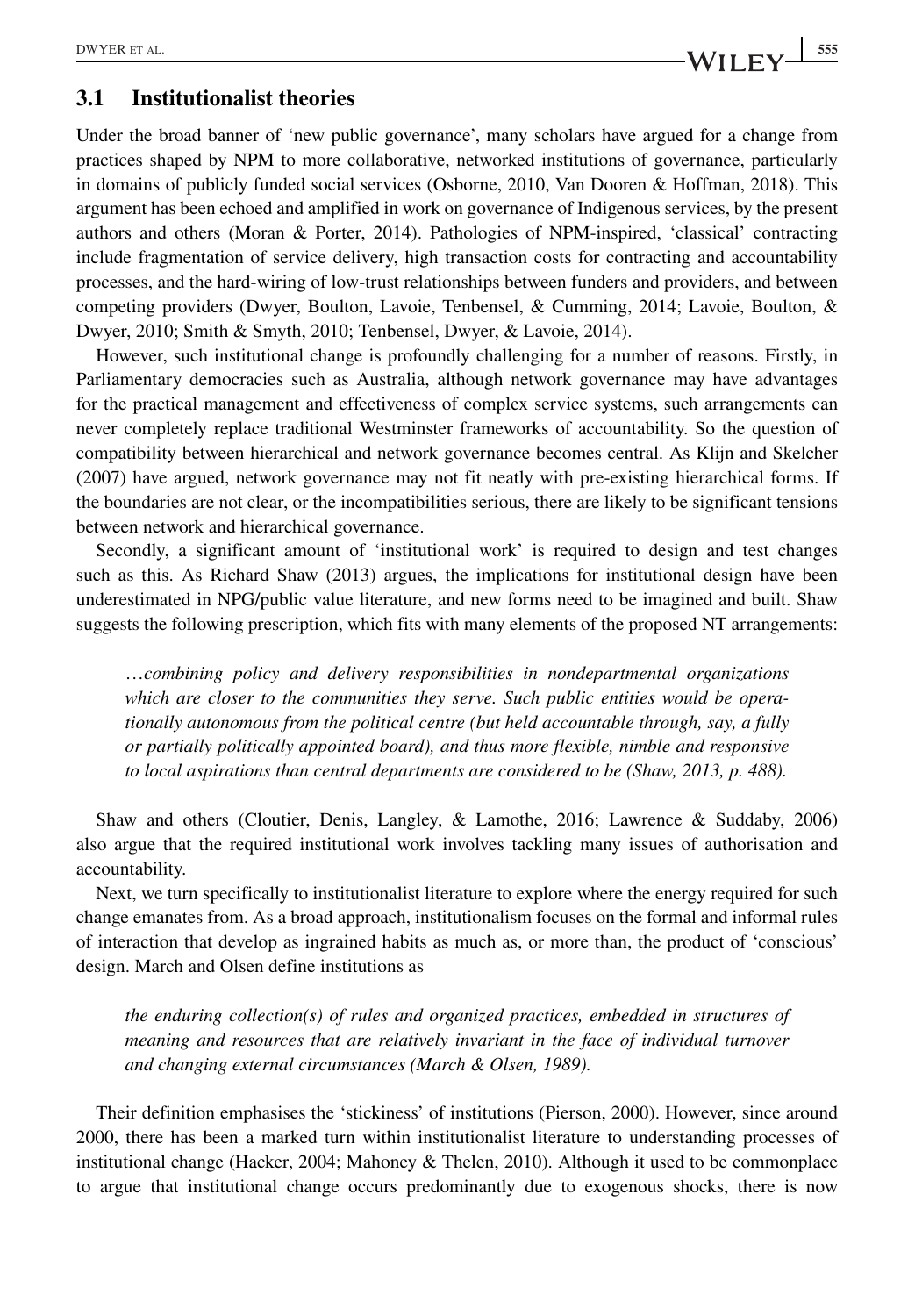considerable attention given to processes of endogenous change – where the energy for change comes from within (Zietsma, Groenewegen, Logue, & Hinings, 2017).

One prominent author (Crouch, 2005) has theorised the nature of endogenous institutional change, making two crucial contributions. Firstly, he treats modes of governance (hierarchies, markets, networks, etc.) as combinations of more fine-grained institutional characteristics. Any change from hierarchical to network governance, therefore, requires multiple significant changes of habitual practice, of which three are particularly important:

- (i) From 'signalling' where the content of behaviour that complies with institutional rules is pre-established (given), to 'dialogue' which allows for negotiation and exchange through communication.
- (ii) From 'verticality' where communication implies a single centre of authority to 'horizontality' which develops rules for facilitating lateral communication.
- (iii) From 'hard enforcement' based on formal compliance mechanisms (e.g. contractual penalties) to 'soft enforcement' in which mutual obligations within the service system discipline the behaviour of the parties. (Crouch characterises this contrast in terms of 'strong' and 'weak' enforcement, but in many service systems the weakness of market forces, and the interdependence and cultural strength of some networks make that distinction unreliable).

Crouch's second contribution is the idea that the seeds of institutional change need to come from within (as well as without). That is to say, within any regime dominated by particular institutional routines (e.g. hierarchy), there will be actors (institutional entrepreneurs) who will have developed alternative practices (e.g. network). These alternative and subordinate practices may eventually supplant or transform dominant institutions, particularly when coupled with external shocks, and/or with a realisation that existing institutional practices are sub-optimal or counter-productive. Crouch's framework has been successfully tested for its applicability to reforms in PHC (Tenbensel, 2018).

#### **3.2 Systemic racism**

In the administration of Aboriginal health policy and programs, systemic racism is an important characteristic of institutions. Systemic (or institutional) racism, as opposed to interpersonal racism, is the built-in kind of discrimination that functions without individual actors in the system having to do anything other than the normal (Jones, 2003). To put it more formally, institutional racism is 'those established laws, customs and practices which systematically reflect and produce racial inequalities…if racist consequences accrue…the institution is racist' (Jones, 1996, p. 438) whether or not individuals have racist intentions. There is good evidence of systemic racism in Australian health care, as seen in differential access and outcomes for Aboriginal patients (reviewed in Bourke, Marrie, & Marrie, 2018).

In the U.S. institutionalist literature, systemic racism has been explored by authors such as Sheingate (2014), who has argued that meso-level policy and administrative settings in the U.S. welfare system embody practices of 'neoliberal paternalism' that have clear racialised implications in jurisdictions with higher concentrations of African-American citizens. In the Australian context, this is perhaps best exemplified in the way public administration of Aboriginal affairs relies on centrally defined, tightly targeted programs and contracts that seem to multiply at the community level. Moran (2018) cites the example of a community in Western Australia where there were 90 services, programs, or projects in operation for a population of 360 people. The goals, scope, and methods to be used in these (mostly) government-funded interventions are almost all defined in distant capital cities. Local communities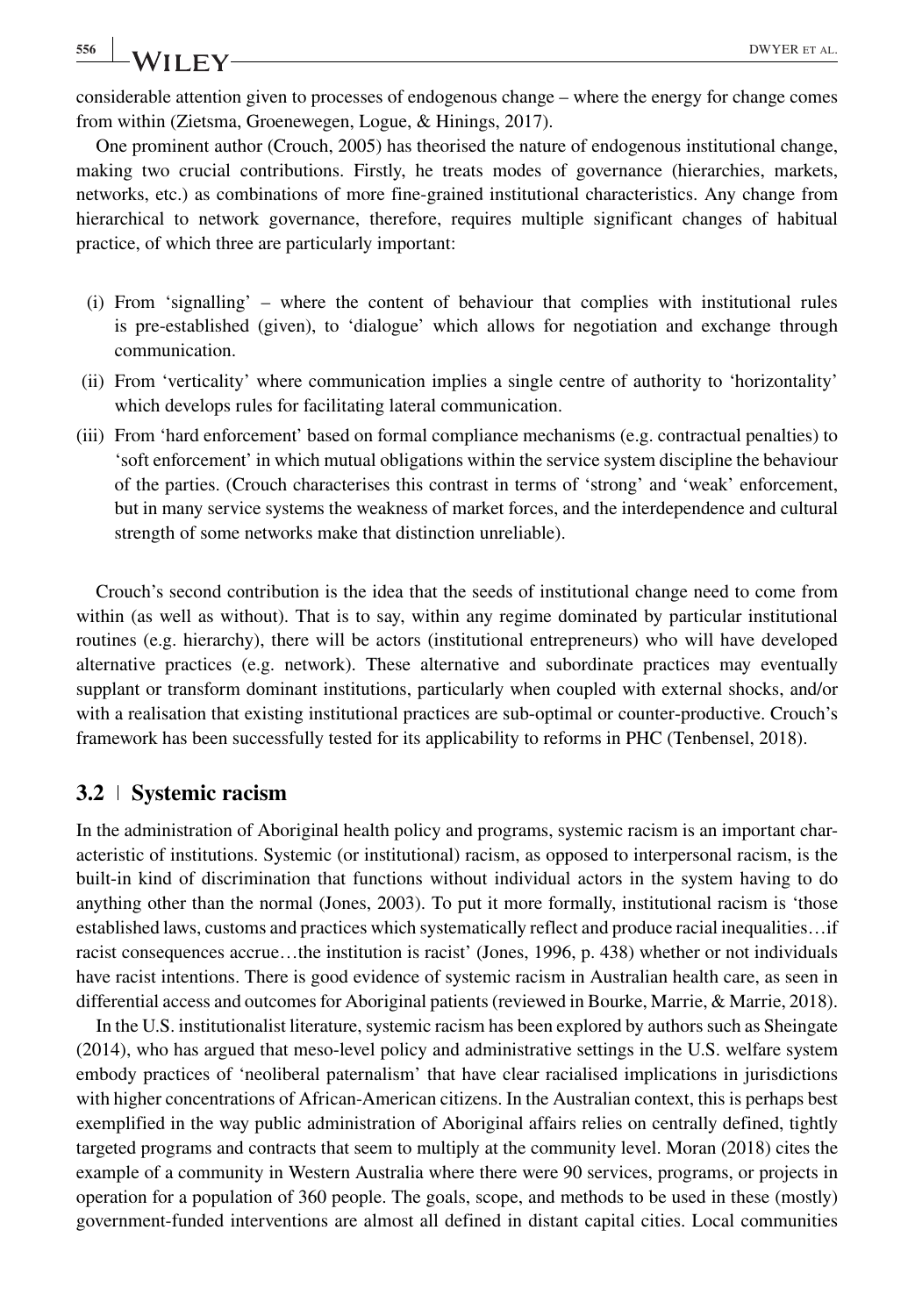are likely to remain without any effective power in shaping this picture, and unsurprisingly, are mostly disengaged.

The program and contracting approach also contribute to the related problem of excessive use of red tape and compliance requirements. This model of contracting with Aboriginal organisations – while familiar to other non-government service providers – is based on specific perceptions of risk in funding Aboriginal organisations, which are assumed to lack governance strength and operational capacity. This pattern of administration meets the definition of systemic racism, as it has a differential application and impact in Aboriginal communities and organisations.

We suggest that there is a kind of 'elective affinity' (McKinnon, 2010) between NPM-based approaches to contracting with the ACCHO sector and the systemic racism of Australian society. Meanwhile the alternative framework that inspires and guides the Aboriginal health sector, including its focus on self-determination, inevitably conflicts with the mainstream NPM-inspired thinking and practices of public administration. The general lack of mutual trust (Reconciliation Australia, 2017, pp. 10–12) or shared sense of purpose is reinforced, and in turn there is a negative effect on the development and implementation of policy improvements and on working relationships. This is truly a wicked policy problem (Hisschemöller & Hoppe, 1995), and these well-known factors drag on both meaningful cross-cultural engagement and implementation success.

#### **3.3 Requirements for successful reform in this context**

From this discussion, we can identify four key conditions necessary for the type and scale of institutional change implicit in *Pathways*. Firstly, following Crouch, institutional change requires recognition 'from within' of weaknesses and problematic aspects of the dominant governance arrangements. This means that policy actors within government need to see that things need to change.

Secondly, the seeds of institutional change need to have already developed as alternative practices that find a niche within dominant institutions and serve as a template for institutional change from within. Thirdly, institutional change of this nature inevitably requires continuity of political authorisation from ministers and senior public officials. Because of the time required to redesign institutions, and the likelihood of turnover in political and senior management leadership, sustained political authorisation is challenging to achieve and maintain, and may require the setting up of alternative structures designed for this purpose, as suggested by Shaw (2013).

Fourth, measures are required to counteract the pervasive undermining effect of systemic racism. It needs to be acknowledged and addressed, and its impacts on working relationships within deliberative and coordinating structures need to be managed.

#### **4 METHODS**

With our industry partners, our team documented the *Pathways* reform attempts in the Northern Territory using two nested case studies, one at jurisdiction level (Devitt, Dwyer, Martini, & Tilton, 2015) and the other at the level of a region (East Arnhem) (Myott, Martini, & Dwyer, 2015).

We entered into an agreement with Forum, representing both levels of government and the ACCHO sector in the NT. We observed the processes of the reforms over 3 years (2011–2014), analysing minutes of meetings of Forum and its various working groups, as well as policy and other working documents. We conducted formal interviews with 28 stakeholders and participated in meetings and other informal discussions. Interviews were recorded, transcribed, and analysed thematically. Text was initially coded using categories based on the major elements of the reforms and refined during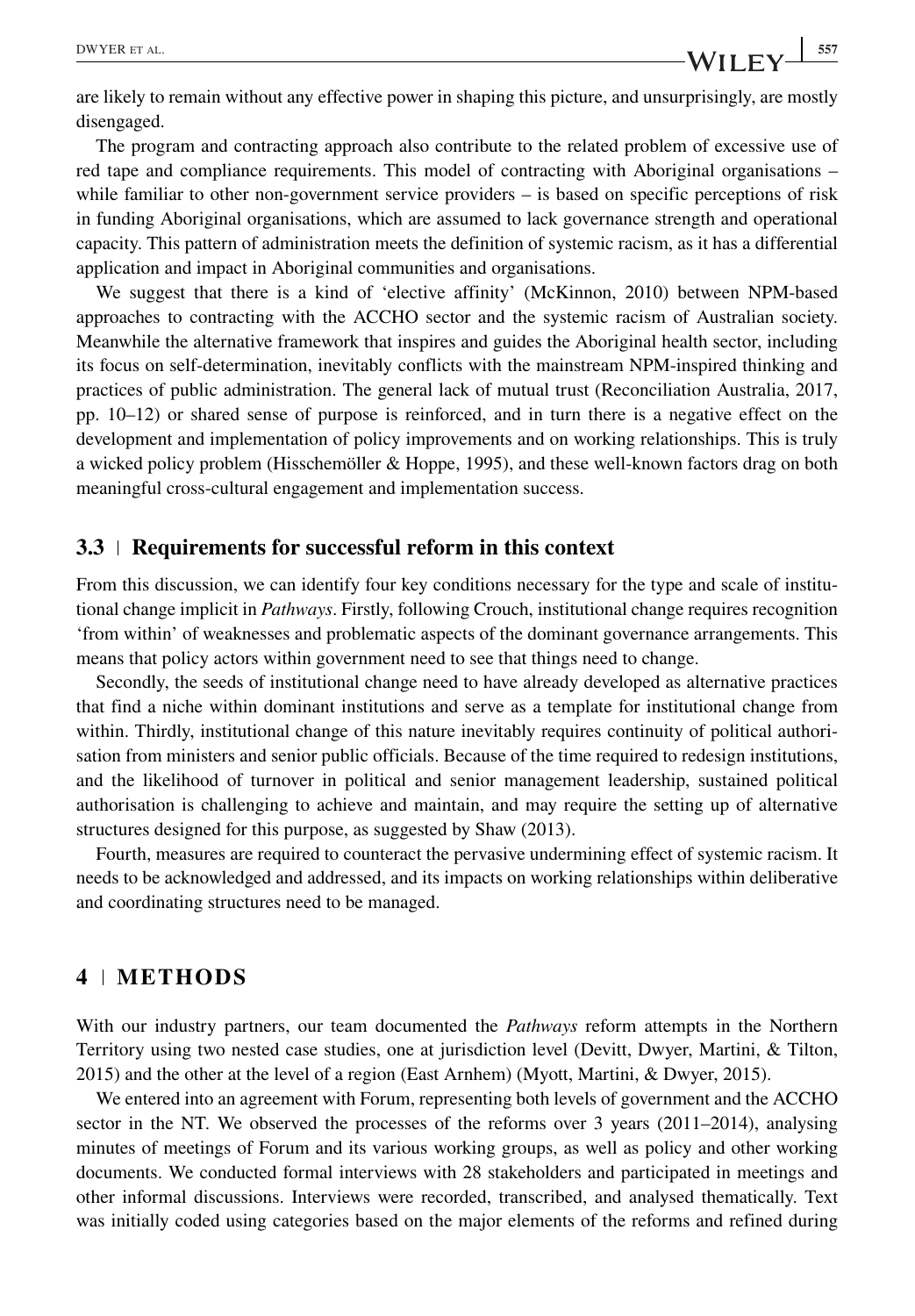**558** WII FY——————————————————————————————DWYER ET AL.

the analysis using an inductive approach. The case study methods and results are reported in more detail in the original case study reports (Dwyer et al., 2015).

In this paper, we have conducted a secondary analysis of the *Pathways* case studies, using the analytical framework described above. We synthesised and interpreted the results in order to answer these questions: To what extent does our framework explain implementation failure? And could this framework be used as guidance for improving the success of reforms that require governments to work with Aboriginal organisations and communities?

#### **5 RESULTS: THE PLAN, AND WHAT HAPPENED**

*Pathways* (2009) was endorsed by all three parties after many years of negotiation. It laid out a plan for transferring government-run clinics in Aboriginal communities across the NT to regional community governance, along a continuum of increasing levels of community control according to community readiness or capacity. The fact that Forum members were successful in this negotiation was an achievement in itself, building on Forum's track record of success in improving and expanding PHC in NT Aboriginal communities. Over many years, the partners had developed a rational planning and evidence-based approach, and a strong capacity to work together and to try new ways of doing things (Allen and Clarke, 2011; Devitt et al., 2015).

There was a trade-off at the heart of this plan – in return for community control, communities would be required to develop PHC at a regional rather than discrete community level (there were planned to be about 14 regions). For communities, regionalisation brought the requirement to work across language and cultural differences, as well as sizeable areas. For some ACCHOs, it would mean trading local independence for more stable funding and expanded roles.

The advantage for government was that this reduced the potential number of governing bodies that would need to be established and then demonstrate capacity, and then be funded and held accountable. However, government health departments would be required to meet the challenge of working differently with the sector, both in PHC delivery and in overall planning and resource allocation (including through bundled regional allocation of funding, and funds pooling across vertical programs). That is health authorities would be required to move from a relationship based, at least formally, in arms-length contracts for discrete packages of centrally defined activities, to working with Aboriginal community organisations as providers of essential care for regions. This implied some power sharing – for example health authorities would have reduced power to unilaterally shift resources between vertical programs. For the NT government, there was another major challenge arising from the requirement to transfer existing services, clinic staff, and resources.

Importantly for all parties, regionalisation would enable some small clinics and organisations to achieve the critical mass needed for effective PHC delivery, and the new arrangements would enhance the capacity of the service system to allocate resources to high priority health problems and opportunities at local and regional levels.

The *Pathways* document focused strongly at the community and service delivery level – that is on the question of how is this going to work in practice? It paid little attention to the necessary changes in funding, regulation, the role of NT Health, and overall governance of the PHC system in the NT (J Moffet, CEO of NT Health, personal communication 12 February 2013).

Work began in 2010. A central planning unit was funded and established within AMSANT, and a tri-partite committee reporting to Forum took responsibility for the planning phase. Regional steering committees were established in four regions, charged with developing plans for the transfer of service delivery and for demonstrating community capability. Forum's attempts to address some of the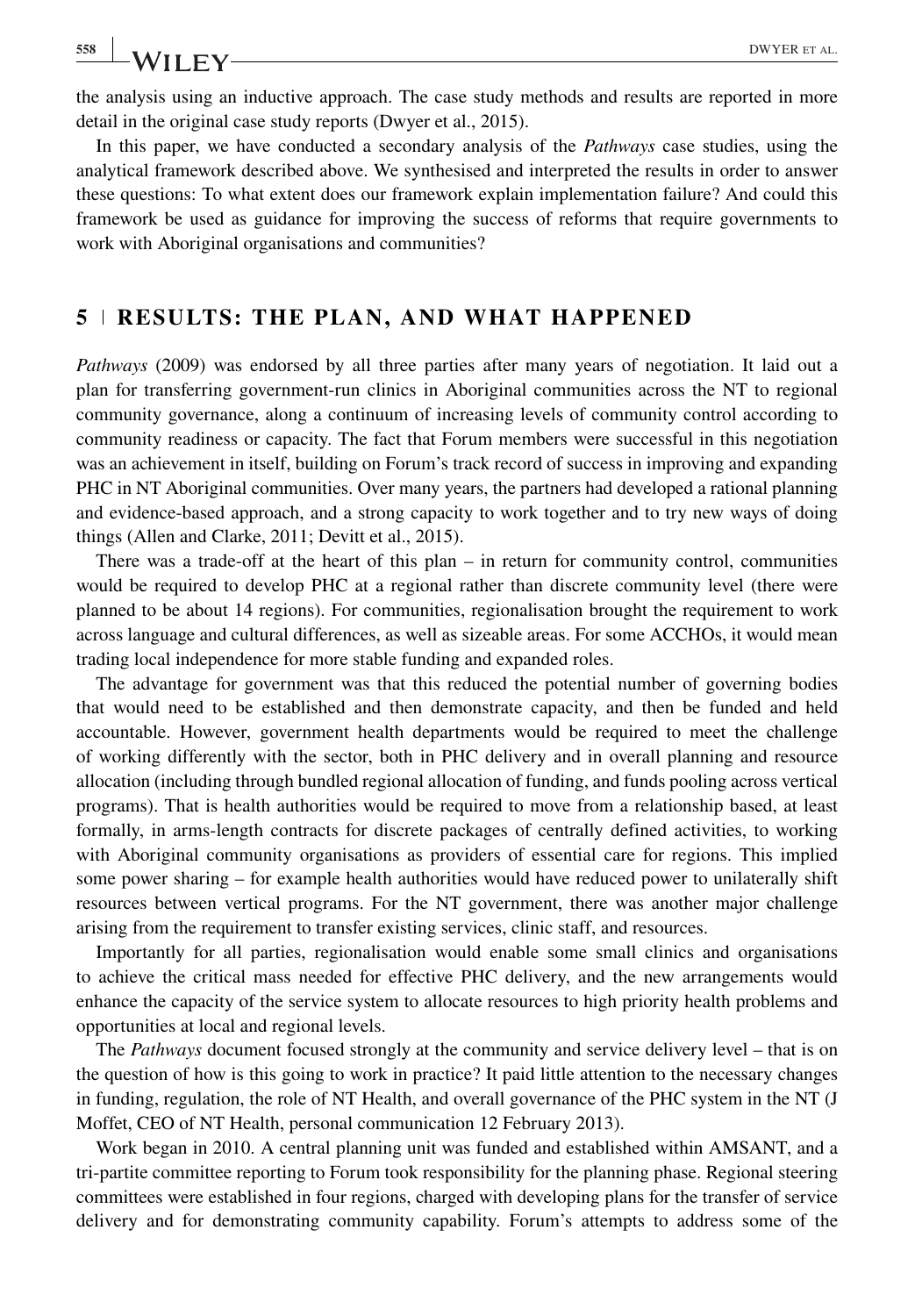system (as opposed to service delivery) requirements were largely unsuccessful, as both government departments took a 'wait and see' approach. For example no technical work was undertaken on the parameters and methods of funds pooling.

The deadline for submission of regional proposals was 30 June 2012, and in our second case study, the East Arnhem Steering Committee met this timeline. A great deal of development, consultation (Christie, Greatorex, van Weeren, & Cathcart, 2011), and planning had been done, in a fertile field because the communities of this region had previously determined that regional development in all fields of activity was their goal (Miwatj Health, 2013).

But by July 2012, there had been a change of government in the NT and of government leadership in the Commonwealth, and a major mainstream health system reform process (Council of Australian Governments, 2011) had resulted in the loss of key senior public servants who were members of Forum. Momentum for the *Pathways* reforms was steadily disappearing. In response to the East Arnhem regional plan, requests for changes were made by senior government officers, changes that would have undone carefully negotiated arrangements between local agencies and communities, and that were not essential to meeting the policy and operational requirements of the *Pathways* reform.

Further correspondence was entered into, meetings were held, Ministerial promises were made, and one NT government clinic was actually transferred. But in the end, no final response to the regionalisation proposal was ever made by governments. The situation in other regions was different, but the outcome was largely the same – no regional proposals were accepted, and the goal of transferring responsibility for the governance and management of PHC for Aboriginal people in the NT to communities and ACCHOs, with all of the system and funding changes such a transfer would require, was not achieved. Rather, the *Pathways* project experienced a largely unexplained passage into neglect and inaction that seems to be typical when endorsed policies or programs can neither be successfully completed nor publicly acknowledged to have failed.

Activity has in fact continued at both regional and jurisdictional levels, due to efforts by the sector and the NT health department (Cork-King, personal communication 8 December 2017). In East Arnhem, further clinic-by-clinic transfers have happened (Miwatj Health, 2018). But the *Pathways* attempt at a systematic policy-driven process of transfer ended with a whimper. Although there was some regional progress (as evidenced by the East Arnhem proposal), virtually no progress had been made at any stage on planning or developing the system-level public administration elements of reform.

#### **6 ANALYSIS**

The case studies demonstrate the extreme difficulty for public administrators to find feasible ways to move from a relationship formally defined and operated as funder-to-contractor, towards one of networked arrangements where the separate organisations shared some power and decision-making for the regional care system as well as for jurisdiction-level coordination and governance tasks.

We suggest that these case studies are not just another sad story of poor execution leading to implementation failure. Rather they exemplify a widely acknowledged pattern in Aboriginal affairs (see, e.g. Banks, 2009) that has deeper roots and needs to be understood as an institutional feature of Australian public administration.

Applying the four required conditions of our institutionalist theoretical framework to the *Pathways* reform attempt, we found some features that met the requirements for establishing a new institutional fit and initially facilitated progress, but were not sustained, and others that were not present or attempted. They are strong initial recognition of the need for change, founded on many years of policy work and relationship building; the seeds of change in the form of alternative practices; and a notable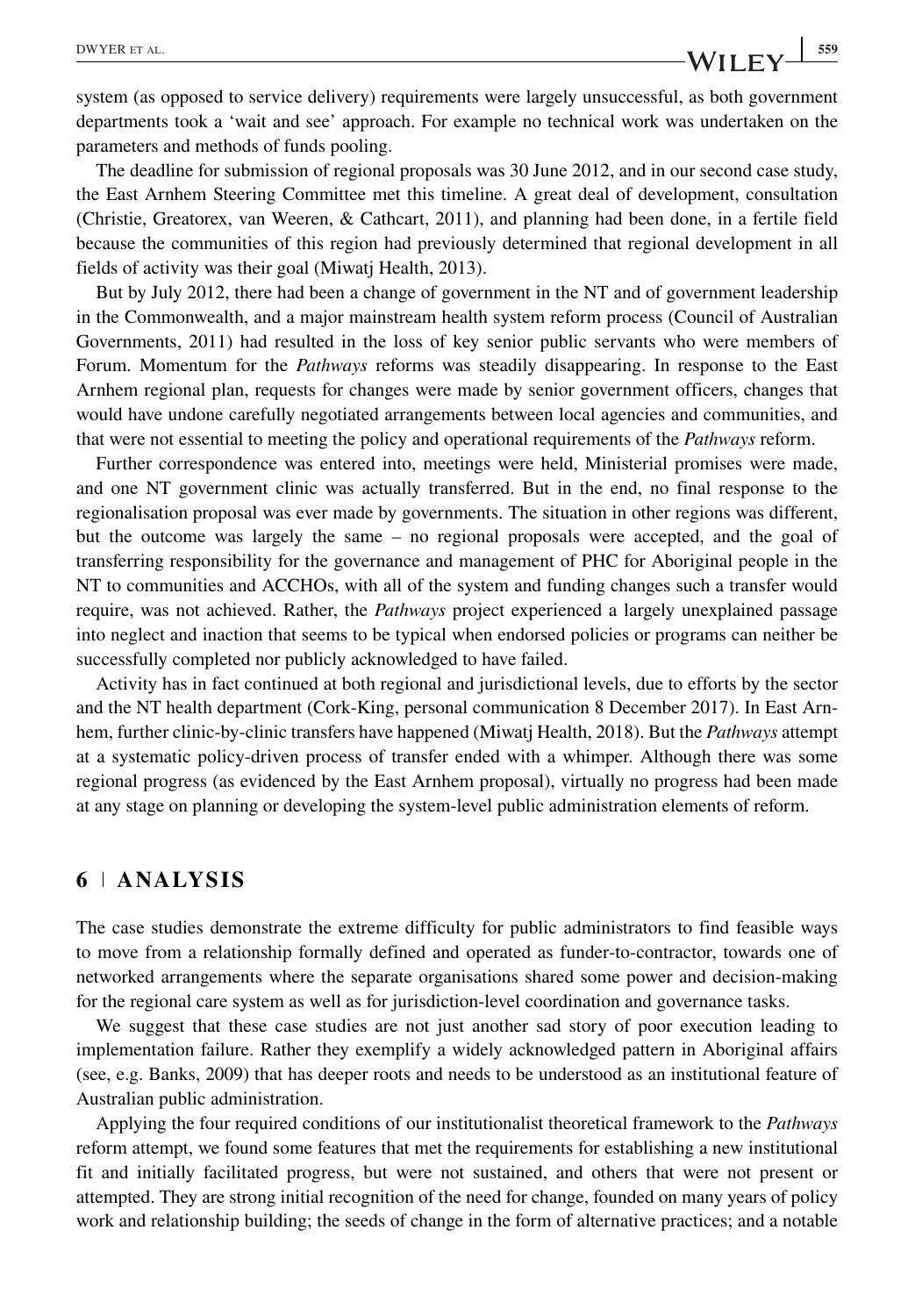| , , <u>, , ,</u> ,                                                                                                                                                                             |                                                                                                                                                                                                                                                                                             |  |
|------------------------------------------------------------------------------------------------------------------------------------------------------------------------------------------------|---------------------------------------------------------------------------------------------------------------------------------------------------------------------------------------------------------------------------------------------------------------------------------------------|--|
| <b>TABLE 3</b> Conditions for institutional change and the <i>Pathways</i> experience                                                                                                          |                                                                                                                                                                                                                                                                                             |  |
| <b>Condition for institutional change</b>                                                                                                                                                      | Pathways experience                                                                                                                                                                                                                                                                         |  |
| Recognition 'from within' of weaknesses and<br>problematic aspects of the dominant governance<br>arrangements.                                                                                 | Strong recognition by senior public servants and<br>ACCHO leaders of the need for change to<br>improve health care delivery, and supportive<br>policy was in place.                                                                                                                         |  |
| Seeds of institutional change already developed as<br>alternative practices that find a niche within<br>dominant institutions and serve as a template for<br>institutional change from within. | Forum had a strong track record in collaborative<br>planning and policy development that had<br>enabled success in previous projects.                                                                                                                                                       |  |
| Continuity of political authorisation from ministers<br>and senior public officials. Due to long<br>timelines, may require alternative structures for<br>the purpose.                          | Political authorisation secured but lost in changes<br>of elected governments and high turnover of<br>senior public servants. Forum constituted as<br>deliberative not operational/coordinating body<br>and no alternative was developed.                                                   |  |
| Measures to counteract the pervasive undermining<br>impacts of institutional racism on working<br>relationships need to be embedded.                                                           | Institutional racism recognised on all sides but not<br>addressed in management or deliberative<br>settings. Perception of high risk to government<br>and to careers of senior personnel was a barrier.<br>Community leaders felt that their tasks, and<br>contributions, were undervalued. |  |

absence of sustained political/bureaucratic authorisation. Interacting with all of these, systemic racism had important consequences and implications. These features are mapped to the theoretical framework in Table 3 and discussed below.

#### **6.1 Recognition of the need for change**

Forum representatives recognised that existing arrangements were not consistent with established policy nor with enabling the health gain that effective PHC can offer to Aboriginal communities, and together they created the opportunity that was crystallised in the commitment to *Pathways*. However, government recognition of the need for change, and its necessary extent, appears to have been limited to a particular group of senior public servants experienced in Aboriginal health in the NT. This fragile foundation was undermined when high staff turnover, brought on by broader national health system reforms commencing in 2011, removed key members of this group. The required recognition, and commitment to the pursuit of change, were not sustained.

#### **6.2 Alternative practices seeded, but failed to thrive**

For any network governance approach to be workable for governments, suitable public administration modalities are required in order to enact the required switches. Firstly, these are from signalling and vertical communication to dialogue and horizontal communication (as is implied in the over-used notion of 'partnership' and as required for the functioning of networks). For example centrally defined program and contracting approaches are perhaps the most important enactment of signalling and vertical communication in this context. Neither are likely to be abandoned by governments, but rather a shift from multiple 'vertical program' contracts to fewer, integrated contracts, supplemented by networking arrangements, is needed. The third is to shift towards 'soft' enforcement (although contractual and network accountabilities would likely co-exist). This is in itself difficult but not impossible, and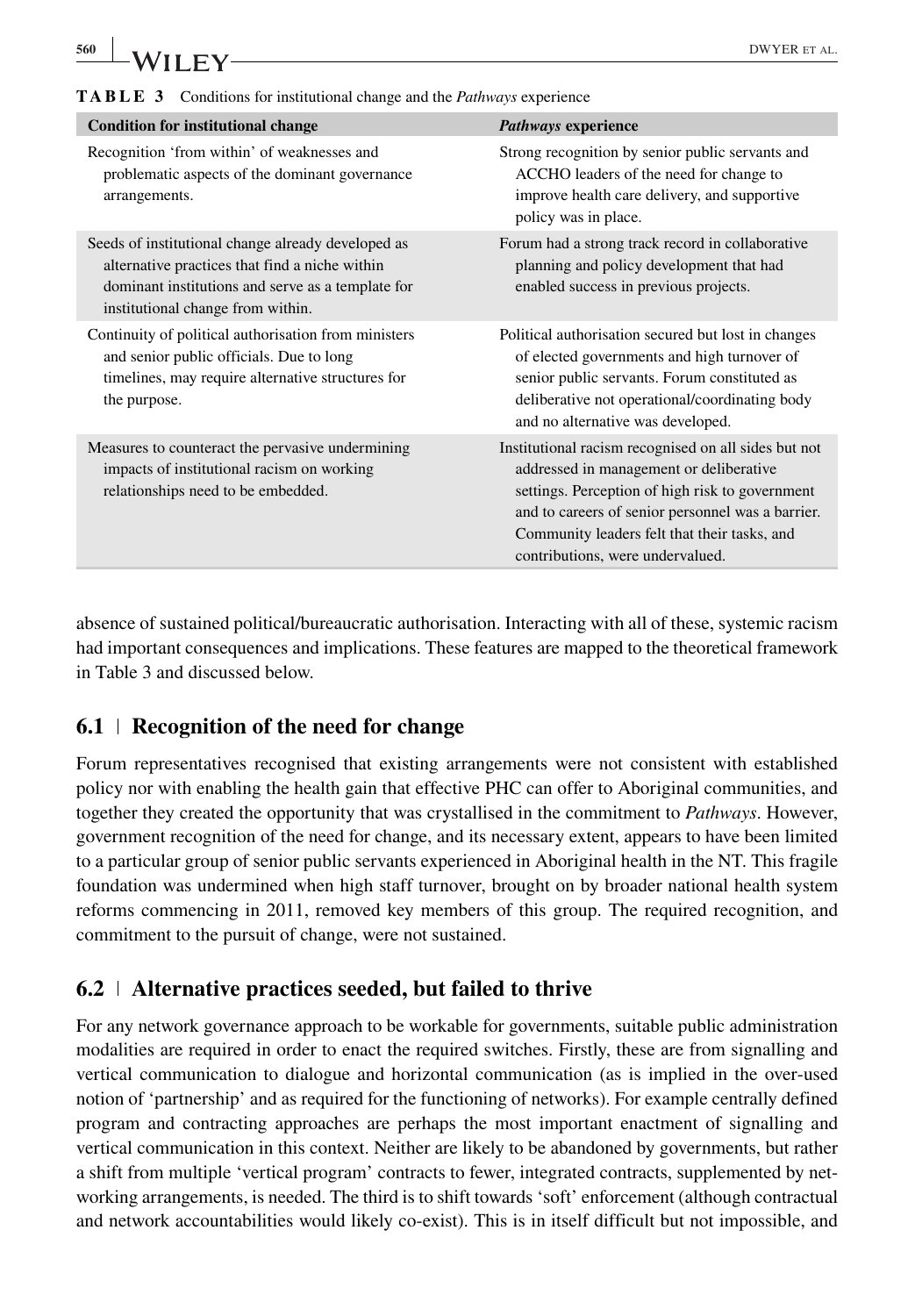DWYER ET AL. 561

governments routinely use dialogue and horizontal communication in some contexts, not generally including Aboriginal affairs (e.g. in relations between public hospital boards and health ministers).

Forum played the critical role in designing, initiating, and seeking to implement the planned reforms. It provided a space in which the actors could develop methods of governance that had network characteristics – that is participants had already established a niche in which they had the capacity to 'switch' to practices of horizontal communication, dialogue, and the use of persuasion rather than the hard threat of enforcement. Forum had thus proven its ability to negotiate some successful changes to funding and governance (such as through the Primary Health Care Access Program; Rosewarne & Boffa, 2004). This did, for a time at least, come close to what Crouch (2005) suggests is required as an endogenous force for institutional change within the dominant institutions. In the event, this force was not effectively maintained for long enough and may have been insufficient to weather the inevitable setbacks experienced in any implementation process, particularly in the context of Aboriginal affairs.

#### **6.3 Need for sustained authorisation and alternative structures**

There were initial and continuing problems with authorisation, in spite of dual ministerial sign-off on the *Pathways* document. This high-level commitment was not matched with secure structures and processes for authorising the needed changes. The allocation of implementation responsibility to Forum was well-intentioned (including for sharing power) but the required operational authority for this otherwise deliberative body was not negotiated. Forum members were not empowered to make decisions that would be binding on all parties, and Forum was thus unable to act effectively to maintain momentum and resolve problems in the implementation process. Although Forum served well as the site for the development of alternative practices, it was not suitably configured to function as an alternative ongoing governance structure for implementation. The failure to provide for implementation capability in this way was a critical contribution to project failure and is sometimes described as the classic approach to transfer: 'chucking it over the fence' without thinking through the authority and implementation structures required.

The more difficult and technical requirement was to reconcile network governance with hierarchical authority in the context of parliamentary democracy and electoral accountability (Klijn & Skelcher, 2007).

The development of such arrangements is a central dilemma for governments and Aboriginal polities in the attempt to negotiate and enact policies and programs that are mutually acceptable and more effective. The possibility for regional boards to fulfil a regional network governance function was contemplated in *Pathways* (and precursors were established in the form of regional clinical networks). But the potential for Forum (with appropriate changes to role, membership and structure) or an alternative body to take on a jurisdiction-level network governance function for the PHC system was not explicitly contemplated or discussed. The absence of active work within the Commonwealth and NT health authorities on required changes in their administrative arrangements to enable implementation of *Pathways* (such as the development of regional funding methods) was also a clear indication of failure to engage with the development of alternative institutional forms and practices at system (or jurisdictional) level.

Thus, the work on *Pathways* did not ever reach the point of contemplating the question of arrangements to ensure that a network governance body could operate separate from the major government agencies, while also ensuring appropriate authorisation and accountability, as suggested by Klijn and Skelcher (2007) and Shaw (2013). Proposals for such a body at the national level, made by the sector and by the National Health and Hospitals Reform Commission (National Health and Hospitals Reform Commission, 2009, pp. 73–74), did not gain traction with Commonwealth health officials.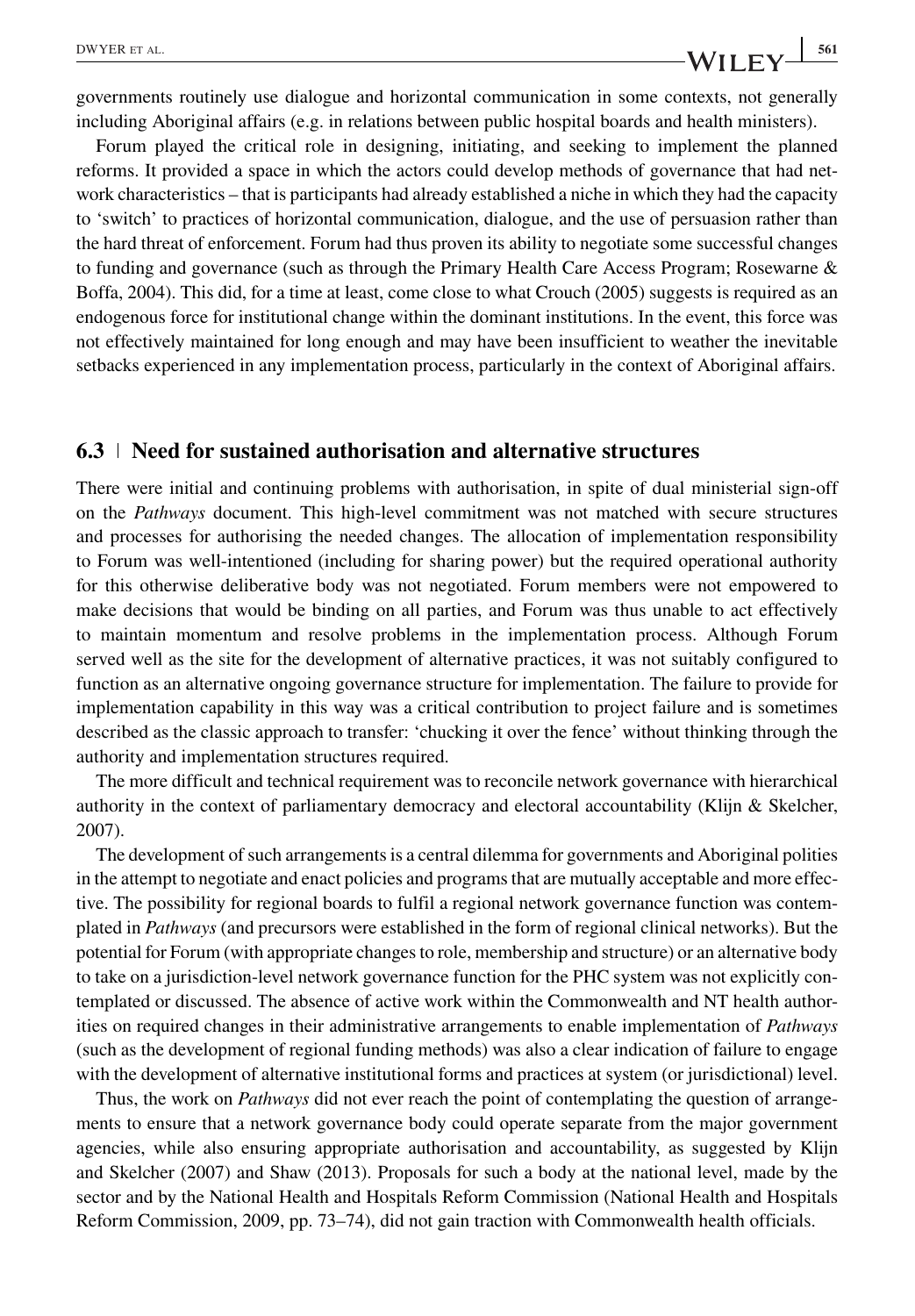The impact of changes of government following both national and NT elections, and the absence of funding in the 2014–2015 financial year, also contributed to bringing engagement in *Pathways* to an inconclusive end.

#### **6.4 Systemic racism: Barrier to power sharing and reform**

Working across cultures and in partnerships is normally difficult and was inescapable in the *Pathways* reform project. The difficulty can be attributed to a combination of the underlying power imbalance between Aboriginal communities and government authorities, the participants' separate interests as funders and providers, and the pervasive and perverse impacts of systemic racism. Interpersonal racism was not reported, but systemic racism was considered by many case study participants (both Aboriginal and non-Aboriginal) to be an important underlying influence. Finding good ways to work across race and cultures in this context remains a significant outstanding challenge, in spite of the fact that there was much experience and good will among some of the people involved.

There was a perception that governments did not acknowledge the effectiveness and cultural legitimacy of ACCHOs, or their proper role in shaping the dialogue about community control of the health sector. Although engagement between governments and the ACCHO sector was an essential requirement, there was a mutual perception of failure to maintain commitments and a sense of significant wear and tear on established relationships and mutual trust.

Many of the strengths of the community leaders and representatives, as well as the challenges they faced, were deeply shaped by traditional and contemporary Aboriginal cultures. These aspects, in the wake of the Commonwealth government's Intervention in Aboriginal communities (Evans, 2012), were seen by community stakeholders to have been misunderstood and their significance underestimated.

Risks and other problems that might have been seen as solvable in other contexts became insoluble, resulting in loss of momentum for reform. The perception by some public administrators that governance of Aboriginal organisations is less robust, and that being a champion of reform in this context is a career risk, was evident in the case studies. However, we found no evidence of any formal acknowledgement or discussion of systemic racism or how to counteract it.

We suggest that this difficult situation is made worse by the use of classical contracting by both levels of government. The very contractual instruments that are used to reduce perceived risk undermine the development of robust and responsive PHC programs, give rise to compliance problems, impede the development of strong organisations, and assume a lack of trust (Smith & Smyth, 2010). Change will require not only measures that address the sense of high risk for funders (such as committed political leadership) but also attention to the impact of systemic racism on working relationships. Finding a way out of this conundrum is an outstanding challenge for Australian public administration (Commonwealth of Australia, 2017), although it has been done in both Canada and the United States (Gottlieb, 2013; O'Neil et al., 2016).

#### **7 CONCLUSION**

The need for effective engagement with Aboriginal communities and organisations is well recognised by political leaders and in public policy, and it is acknowledged as being essential for success across all responsible portfolios. The case studies indicate a deep seated incapacity to do so within the current system, given both the unresolved ongoing processes of colonisation and systemic racism, and the limitations of the favoured modalities of contracts and programs. This implementation problem is well known, and we suggest that consistently turning a blind eye to it is itself a manifestation of systemic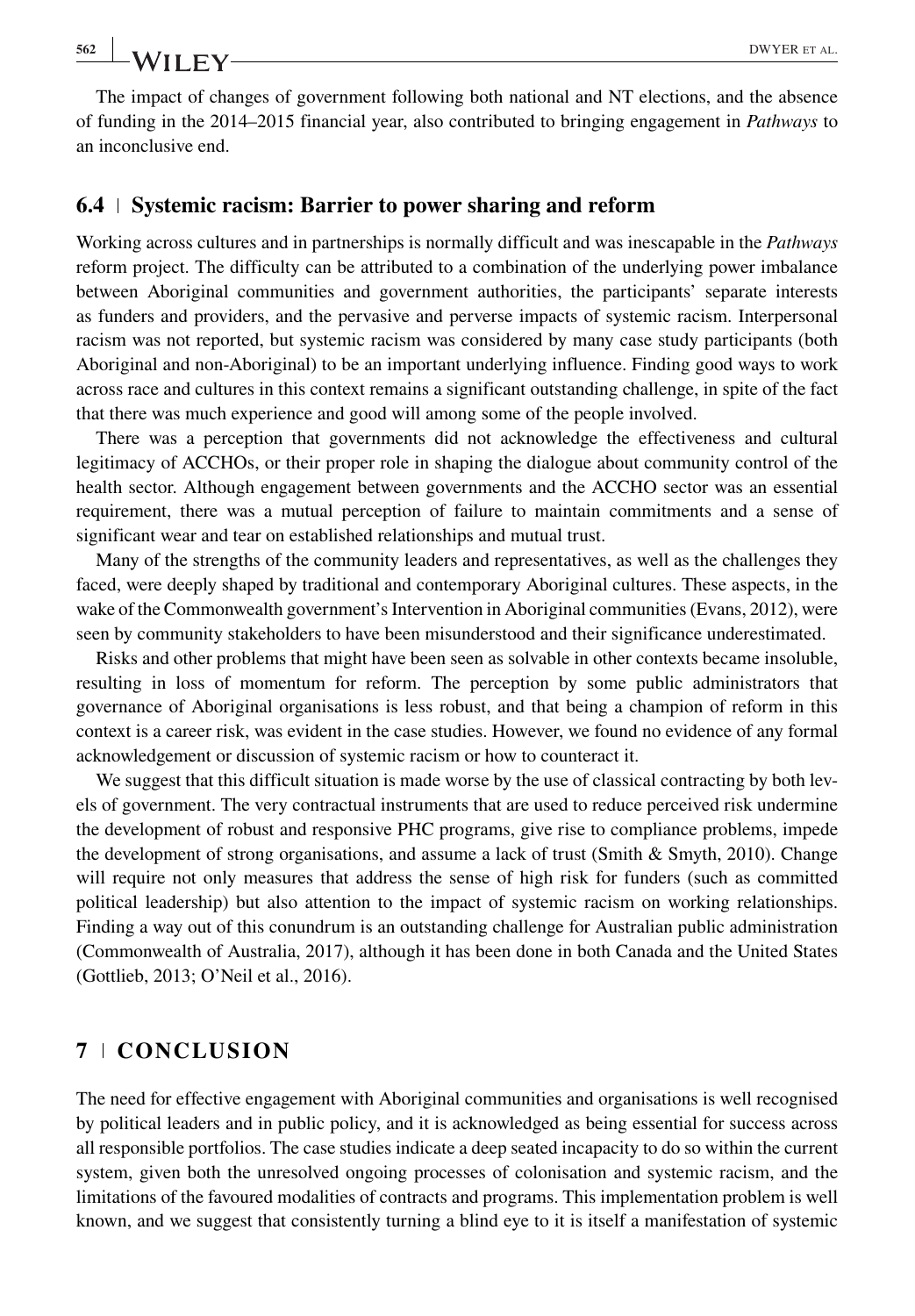racism. For public administrators, the task of finding effective, feasible, and acceptable methods for conducting public policy/program development and implementation in ways that address this problem is an outstanding challenge.

Our analytical framework allowed us to develop a deeper explanation of the forces and circumstances that contributed to failure of the intended *Pathways* reforms, in ways that are informed by the institutional constraints faced by public administrators, and go beyond the usual exhortations to try harder. We suggest that these insights could be developed for use as criteria for designing future reforms in Aboriginal affairs. That is, at the inception when reform projects are being negotiated and designed, proponents should attend to ensuring:

- 1. That there is recognition of the need for change within government not only at the political level, but also among the senior public servants who are tasked with leading reform efforts for government.
- 2. That opportunities for the early development of alternative practices are built into the negotiation and planning of reforms, building on any existing niches of endogenous institutional change.
- 3. That in the process of reform, sustainable or locked-in authorisation is secured, so that adequate time and resources are reliably available, and so that commitment can be sustained for long enough to enable reform goals to be implemented and their impact evaluated. Attention and resources also need to be directed to the development of more permanent alternative institutional forms that enable power sharing and network governance of service systems. This may require different degrees of separation from the business-as-usual of government departments, in the form of a purpose-designed authority or commission.
- 4. That the challenges of creating effective mechanisms and processes for use by Indigenous organisations/communities and government authorities in working together are acknowledged openly and addressed. In order to counter the impacts of systemic racism and ongoing colonisation, attention is required to power imbalances, to the development and maintenance of trust and to the management of perceptions of risk.

#### **ACKNOWLEDGEMENTS**

The authors acknowledge the contributions of our industry partners, Miwatj Health and the Northern Territory Aboriginal Health Forum (made up of representatives of the Aboriginal Medical Services Alliance of the NT, the Australian Department of Health and the NT Department of Health).

#### **ORCID**

*Judith Dwyer* **b** <https://orcid.org/0000-0001-9275-5918>

#### **REFERENCES**

- Australian Institute of Health and Welfare. (2016). Healthy futures—Aboriginal community controlled health services: Report card 2016 (Cat. no. IHW 171). Canberra, Australia: Australian Institute of Health and Welfare, Australian Government.
- Australian Institute of Health and Welfare. (2015). Spatial variation in Aboriginal and Torres Strait Islander people's access to primary health care (Cat. no. IHW 155). Canberra, Australia: Australian Institute of Health and Welfare, Australian Government.
- Allen and Clarke. (2011). Evaluation of the Child Health Check Initiative and the Expanding Health Service Delivery Initiative: Final report. Canberra, Australia: Department of Health and Ageing, Australian Government.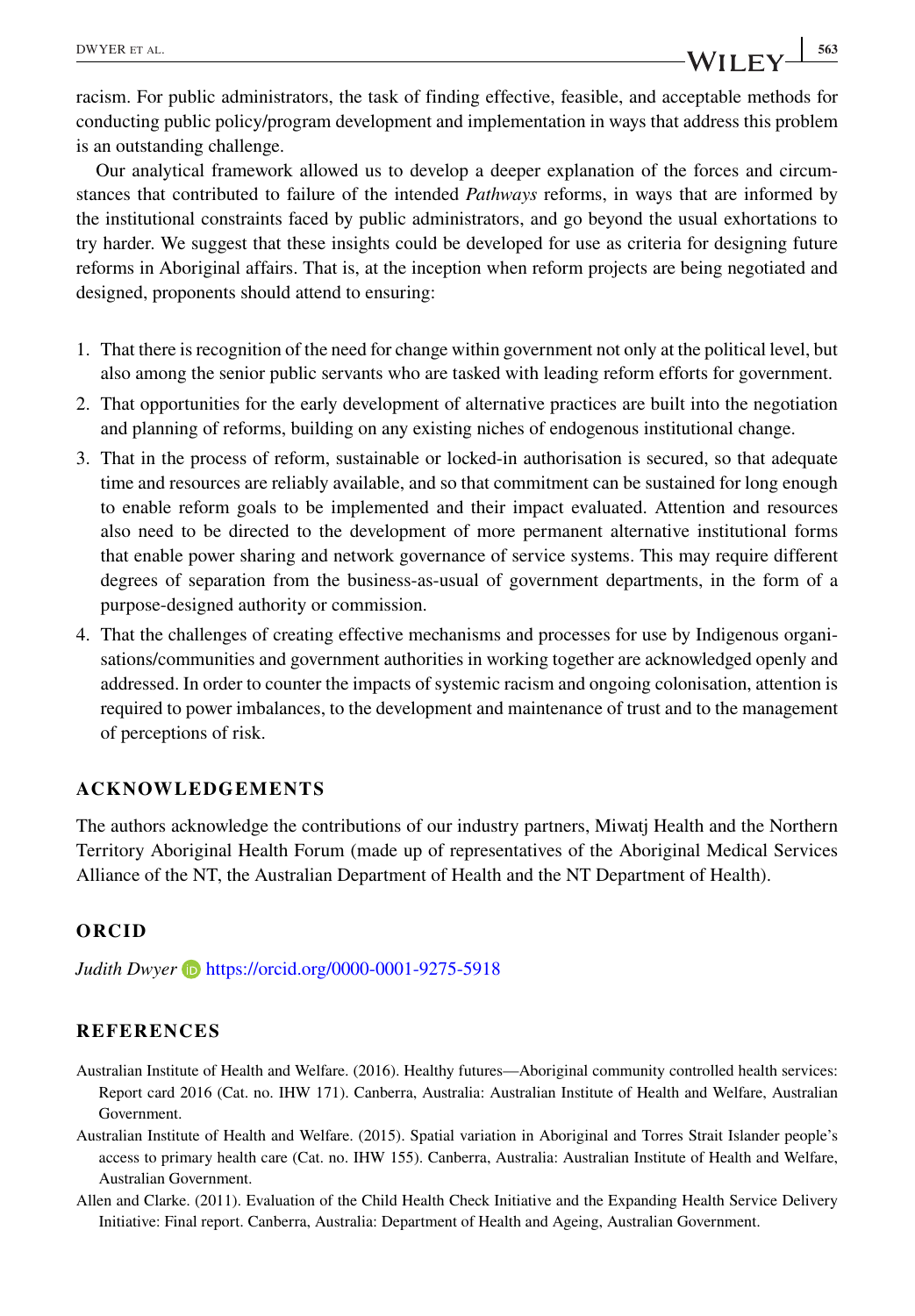# **564 I A/II FV DWYER ET AL.**

- Banks, G. (2009). Are we overcoming Indigenous disadvantage*? Lecture in Reconciliation Australia's 'Closing the Gap Conversations' Series*. Canberra, Australia: National Library. Retrieved from [https://www.pc.gov.au/news-media/](https://www.pc.gov.au/news-media/speeches/cs20090707-overcoming-indigenous-disadvantage/cs20090707.pdf) [speeches/cs20090707-overcoming-indigenous-disadvantage/cs20090707.pdf](https://www.pc.gov.au/news-media/speeches/cs20090707-overcoming-indigenous-disadvantage/cs20090707.pdf) [Accessed 9 April 2020].
- Bourke, C. J., Marrie, H., & Marrie, A. (2018). Transforming institutional racism at an Australian hospital. *Australian Health Review*, *43*(6), 611–618.<https://doi.org/10.1071/AH18062>
- Christie, M., Greatorex, J., van Weeren, T., & Cathcart, J. (2011). East Arnhem *health reform community consultations*. (Unpublished report to East Arnhem Steering Committee). Darwin, Australia: Charles Darwin University.
- Cloutier, C., Denis, J. L., Langley, A., & Lamothe, L. (2016). Agency at the managerial interface: Public sector reform as institutional work. *Journal of Public Administration Research and Theory*, *26*(2), 259–276.
- Commonwealth of Australia. (2017). *Report of the Royal Commission and Board of Inquiry into the protection and detention of children in the northern territory* (Vol. 1, pp. 246–292). Canberra, Australia: Royal Commission, Australian Government.
- Commonwealth of Australia. (2013). National Aboriginal and Torres Strait Islander Health Plan 2013–2023. Canberra, Australia: Department of Health and Ageing, Australian Government. Retrieved from [www.health.gov.au/](http://www.health.gov.au/internet/main/publishing.nsf/content/B92E980680486C3BCA257BF0001BAF01/File/health-plan.pdf) [internet/main/publishing.nsf/content/B92E980680486C3BCA257BF0001BAF01/\\$File/health-plan.pdf](http://www.health.gov.au/internet/main/publishing.nsf/content/B92E980680486C3BCA257BF0001BAF01/File/health-plan.pdf)
- Council of Australian Governments. (2011). National health reform agreement. Canberra, Australia: Council of Australian Governments. Retrieved from [http://www.federalfinancialrelations.gov.au/content/npa/health/\\_archive/](http://www.federalfinancialrelations.gov.au/content/npa/health/_archive/national-agreement.pdf) [national-agreement.pdf](http://www.federalfinancialrelations.gov.au/content/npa/health/_archive/national-agreement.pdf)
- Crouch, C. (2005). *Capitalist diversity and change: Recombinant governance and institutional entrepreneurs*. Oxford, UK: Oxford University Press.<https://doi.org10.1093/acprof:oso/9780199286652.001.0001>
- Davis, M. (2007). Election 2007: Indigenous policy–Unfinished business. *Australian Review of Public Affairs*. Retrieved from<http://www.australianreview.net/digest/2007/election/davis.html>
- Davis, M. (2018, July). Voice, treaty, truth. *The Monthly*. Retrieved from [https://www.themonthly.com.au/issue/2018/july/](https://www.themonthly.com.au/issue/2018/july/1530367200/megan-davis/voice-treaty-truth) [1530367200/megan-davis/voice-treaty-truth](https://www.themonthly.com.au/issue/2018/july/1530367200/megan-davis/voice-treaty-truth)
- Department of Finance and Deregulation. (2010). Strategic review of indigenous expenditure. Canberra, Australia: Department of Finance, Australian Government. Retrieved from [https://webarchive.nla.gov.au/awa/](https://webarchive.nla.gov.au/awa/20120317043308/http://www.finance.gov.au/foi/disclosure-log/2011/docs/foi_10-27_strategic_review_indigenous_expenditure.pdf) [20120317043308/http://www.finance.gov.au/foi/disclosure-log/2011/docs/foi\\_10-27\\_strategic\\_review\\_indigenous\\_](https://webarchive.nla.gov.au/awa/20120317043308/http://www.finance.gov.au/foi/disclosure-log/2011/docs/foi_10-27_strategic_review_indigenous_expenditure.pdf) [expenditure.pdf](https://webarchive.nla.gov.au/awa/20120317043308/http://www.finance.gov.au/foi/disclosure-log/2011/docs/foi_10-27_strategic_review_indigenous_expenditure.pdf)
- Devitt, J., Dwyer, J., Martini, A., & Tilton, E. (2015). The northern territory aboriginal health forum: A historical review. Carlton, Australia: Lowitja Institute. Retrieved from [https://www.lowitja.org.au/page/services/](https://www.lowitja.org.au/page/services/resources/health-policy-and-systems/health-policy/NT-aboriginal-health-forum-historical-review) [resources/health-policy-and-systems/health-policy/NT-aboriginal-health-forum-historical-review](https://www.lowitja.org.au/page/services/resources/health-policy-and-systems/health-policy/NT-aboriginal-health-forum-historical-review) [accessed 9 April 2020].
- Durey, A., Thompson, S. C., & Wood, M. (2012). Time to bring down the twin towers in poor Aboriginal hospital care: Addressing institutional racism and misunderstandings in communication. *Australian and New Zealand Journal of Public Health*, *42*(1), 17–22.
- Dwyer, J., Martini, A., Brown, C., Tilton, E., Devitt, J., Myott, P., & Pekarsky, B. (2015). The road is made by walking: Towards a better primary health care system for Australia's First Peoples. Carlton, Australia: Lowitja Institute. Retrieved from [https://www.lowitja.org.au/page/services/resources/health-policy-and-systems/](https://www.lowitja.org.au/page/services/resources/health-policy-and-systems/health-policy/The-road-is-made-by-walking-Report) [health-policy/The-road-is-made-by-walking-Report](https://www.lowitja.org.au/page/services/resources/health-policy-and-systems/health-policy/The-road-is-made-by-walking-Report) [Accessed 9 April 2020].
- Dwyer, J., Lavoie, J., O'Donnell, K., Marlina, U., & Sullivan, P. (2011). Contracting for indigenous health care: Towards mutual accountability. *Australian Journal of Public Administration*, *70*(1), 34–46.
- Dwyer, J., Boulton, A., Lavoie, J., Tenbensel, T., & Cumming, J. (2014). Indigenous peoples' health care: New approaches to contracting and accountability at the public administration frontier. *Public Management Review*, *16*(8), 1091–1192.
- Evans, B. W. (2012). Northern Territory Emergency Response: Criticism, support and redesign. *Australian Journal of Rural Health*, *20*, 103–107.
- Gomersall, J. S., Gibson, O., Dwyer, J., O'Donnell, K., Stephenson, M., Carter, D., … Aromataris, E. (2017). What Indigenous clients value about Primary Health Care providers: A systematic review of qualitative evidence. *Australian and New Zealand Journal of Public Health*, *41*(4), 417–423.<https://doi.org/10.1111/1753-6405.12687>
- Gottlieb, K. (2013). The Nuka System of Care: Improving health through ownership and relationships. *International Journal of Circumpolar Health*, *72*(1), 21118.<https://doi.org/10.3402/ijch.v72i0.21118>
- Hacker, J. S. (2004). Dismantling the health care state? Political institutions, public policies and the comparative politics of health reform. *British Journal of Political Science*, *34*(4), 693–724.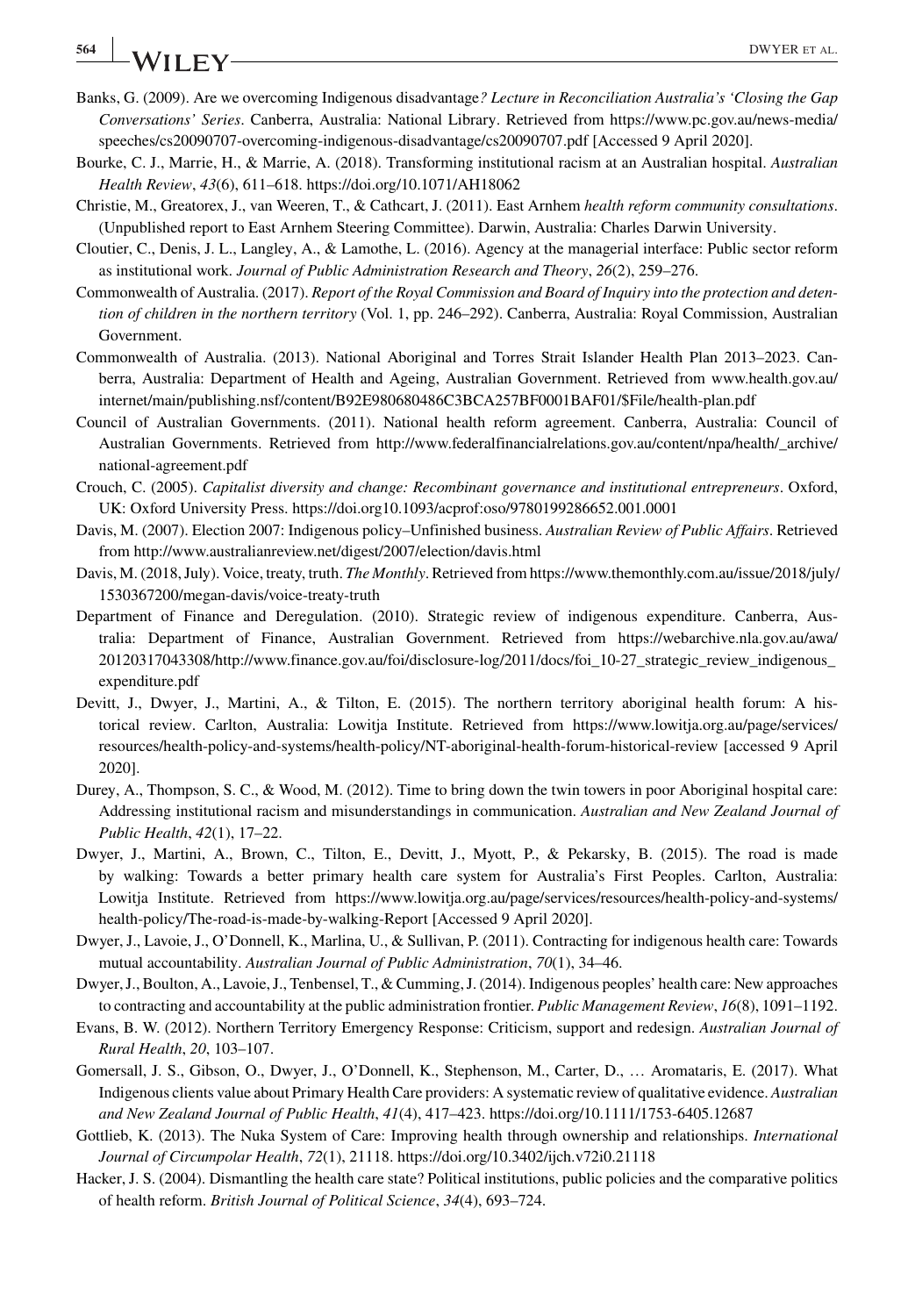- Henderson, A. (2015, May 5). Majority of grants from Indigenous Advancement Strategy first round given to non-Aboriginal groups. *ABC*. Retrieved from [http://www.abc.net.au/news/2015-05-05/majority-of-indigenous-grants-go](http://www.abc.net.au/news/2015-05-05/majority-of-indigenous-grants-go-to-non-aboriginalorganisations/6444534) [-to-non-aboriginalorganisations/6444534](http://www.abc.net.au/news/2015-05-05/majority-of-indigenous-grants-go-to-non-aboriginalorganisations/6444534) [Accessed 9 April 2020].
- Hisschemöller, M., & Hoppe, R. (1995). Coping with intractable controversies: The case for problem structuring in policy design and analysis. *The International Journal of Knowledge Transfer and Utilization*, *8*, 40–60.
- Jones, C. P. (2003). Confronting institutionalized racism. *Phylon*, *50*(1), 7–22.<https://doi.org/10.2307/4149999>
- Jones, J. (1996). *Prejudice and racism* (2nd ed.). New York, NY: McGraw-Hill.
- Klijn, E. H., & Skelcher, C. (2007). Democracy and governance networks: Compatible or not. *Public Administration*, *85*(3), 587–608.
- Lavoie, J., Boulton, A., & Dwyer, J. (2010). Analyzing contractual environments: Lessons from Indigenous Health in Canada, Australia and New Zealand. *Public Administration*, *88*(3), 665–679.
- Lawrence, T. B., & Suddaby, R. (2006). Institutions and institutional work. In S. R. Clegg, C. Hardy, T. B. Lawrence, & W. R. Nord (Eds.), *The SAGE handbook of organization studies* (pp. 215–254). Thousand Oaks, CA: SAGE.
- Mackay, P., Boxall, A., & Partel, K. (2014). The relative effectiveness of aboriginal community controlled health services compared with mainstream health service (Deeble Institute Evidence Brief No. 12). Canberra, Australia: Deeble Institute, Australian Healthcare and Hospitals Association. Retrieved from [https://ahha.asn.](https://ahha.asn.au/publication/evidence-briefs/relative-effectiveness-aboriginal-community-controlled-health-services) [au/publication/evidence-briefs/relative-effectiveness-aboriginal-community-controlled-health-services](https://ahha.asn.au/publication/evidence-briefs/relative-effectiveness-aboriginal-community-controlled-health-services) [accessed 9 April 2020].
- Mahoney, J., & Thelen, K. A. (2010). *Explaining institutional change: Ambiguity, agency, and power*. Cambridge, UK: Cambridge University Press.
- March, J., & Olsen, J. (1989). *Rediscovering institutions: The organizational basis of politics*. New York, NY: Free Press.
- McKinnon, A. M. (2010). Elective affinities of the protestant ethic: Weber and the chemistry of capitalism. *Sociological Theory*, *28*(1), 108–126.
- Miwatj Health. (2013). *Annual report 2012–2013*. Nhulunbuy, Australia: Miwatj Health Aboriginal Corporation.
- Miwatj Health. (2018). Our story. Nhulunbuy, AustraliaMiwatj Health Aboriginal Corporation. Retrieved from <http://miwatj.com.au/introduction/our-story/>
- Moran, M. (2018). The courage to reform: Fixing the Commonwealth's Indigenous policies. *Griffith Review*, (60). Retrieved from<https://griffithreview.com/articles/courage-to-reform-commonwealth-indigenous-policies-moran/>
- Moran, M., Porter, D., & Curth-Ribb, J. (2014). Funding Indigenous organisations: Improving governance performance through innovations in public finance management in remote Australia. Canberra, Australia: Australian Institute of Health and Welfare, Australian Government.
- Moran, M., & Porter, D. (2014). Reinventing the Governance of Public Finances in Remote Indigenous Australia. *Australian Journal of Public Administration*, *73*(1), 115–127.
- Myott, P., Martini, A., & Dwyer, J. (2015). Miwatj and East Arnhem: Case study. Carlton, Australia: Lowitja Institute. Retrieved from [https://www.lowitja.org.au/page/services/resources/health-services-and-workforce/service-solutions/](https://www.lowitja.org.au/page/services/resources/health-services-and-workforce/service-solutions/miwatj-and-east-arnhem-case-study) [miwatj-and-east-arnhem-case-study](https://www.lowitja.org.au/page/services/resources/health-services-and-workforce/service-solutions/miwatj-and-east-arnhem-case-study) [accessed 9 April 2020].
- National Aboriginal and Torres Strait Islander Health Council. (2003). National strategic framework for Aboriginal and Torres strait islander Health: Framework for action by governments. Carlton, Australia: National Aboriginal and Torres Strait Islander Health Council. Retrieved from [www.health.gov.au/internet/main/publishing.nsf/](http://www.health.gov.au/internet/main/publishing.nsf/Content/health-oatsih-pubs-nsfatsih-afg-2003) [Content/health-oatsih-pubs-nsfatsih-afg-2003](http://www.health.gov.au/internet/main/publishing.nsf/Content/health-oatsih-pubs-nsfatsih-afg-2003)
- National Health and Hospitals Reform Commission. (2009). A healthier future for All Australians—Final report June 2009. Carlton, Australia: Department of Health, Australian Government.
- Northern Territory Aboriginal Health Forum. (2009). Pathways to community control: An agenda to further promote Aboriginal community control in the provision of primary health care services. Carlton, Australia: Department of Health and Ageing, Northern Territory Government.
- O'Neil, J. D., Gallagher, J., Wylie, L., Bingham, B., Lavoie, J. G., Alcock, D., & Johnson, H. (2016). Transforming First Nations' health governance in British Columbia. *International Journal of Health Governance*, *21*(4), 229–244. <https://doi.org/10.1108/IJHG-08-2016-0042>
- Osborne, S. (2010). The (new) public governance: A suitable case for treatment? In S. Osborne (Ed.), *The New Public Governance? Emerging perspectives on the theory and practice of public governance* (pp. 1–16). London, UK: Routledge.
- Pierson, P. (2000). Increasing returns, path dependence, and the study of politics. *American Political Science Review*, *94*(2), 251–267.